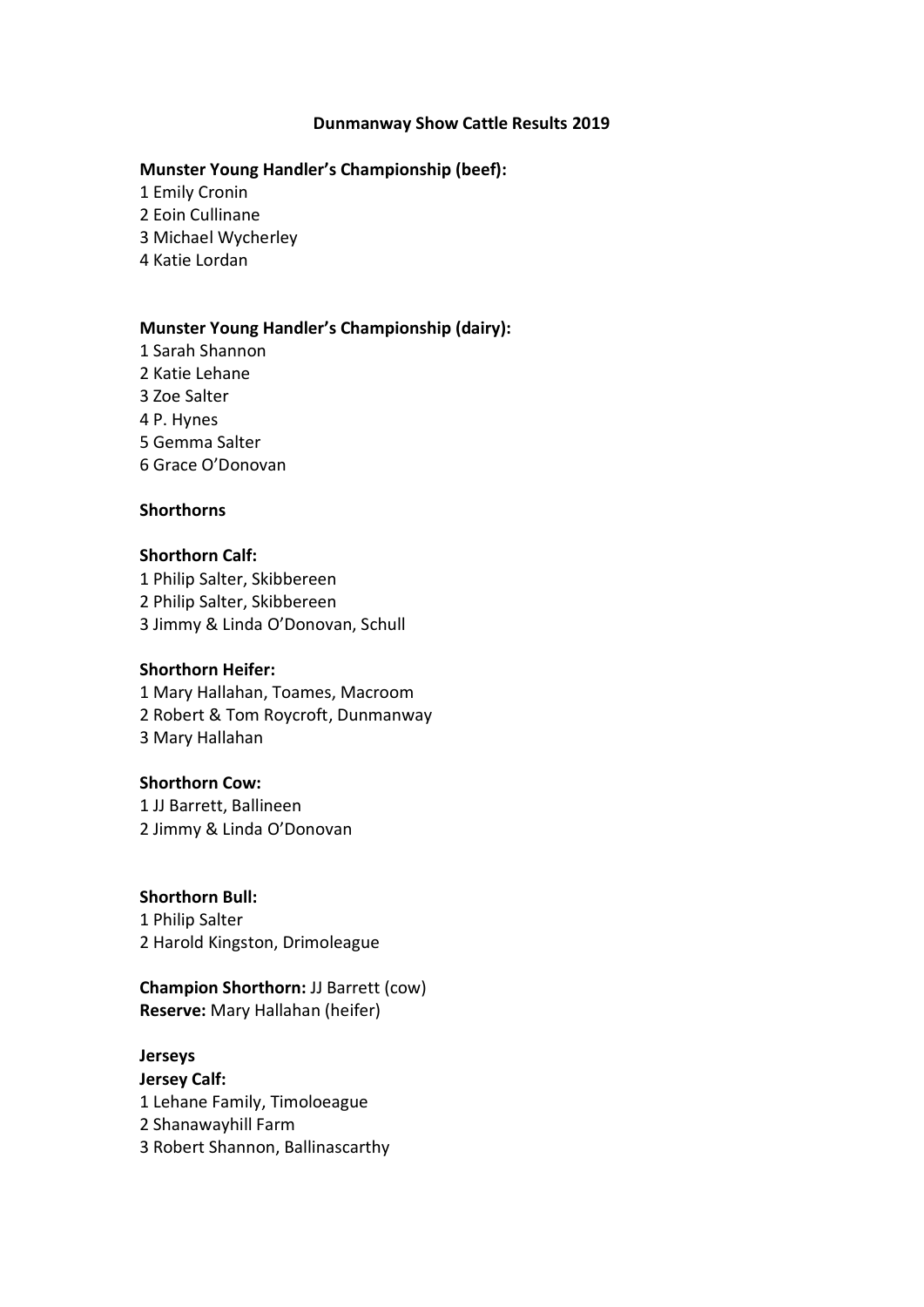#### **Jersey Cow:**

1 Robert Shannon, Ballinascarthy 2 Shanawayhill Farm

Champion Jersey: Robert Shannon Res: Shanawayhill farm, Ballineen

## **Friesians**

**Ped Friesian Heifer Calf, born on or after January 1st 2019:**  1 Robert Shannon 2 Kirby Family 3 Pat White, Dunmanway

## **Ped Friesian Heifer Calf, born on or after September 1st 2018:**

1 The Kirby Family, Ballinascarthy 2 The Kirby Family, Ballinascarthy 3 Lehane Family, Timoleague

## **Ped Friesian Bull:**

1 John Kelly, Tullough 2 John Kelly, Tullough 3 John Kelly, Tullough

**Pedigree Friesian Heifer born between Sept. 2017 and August 2018:** 

1 The Kirby Family

**Ped. Friesian Cow born between Sept. 1st 2016 and August 31st 2017:** 1 Robert Helen, Clonakilty

## **Ped./Non-Ped. Friesian Cow any age – Production Class:**

1 Robert Shannon 2 Pat White 3 Robert Helen, Lyre

## **Ped. Friesian Cow born between Sept 1st 2014 and August 1st 2016:**

1 The Lehane Family 2 Shanawayhill Farm

## **Ped. Friesian Cow born on or before August 31st 2014:**

1 Pat White, Dunmanway 2 Robert Helen 3 Shanawayhill Farm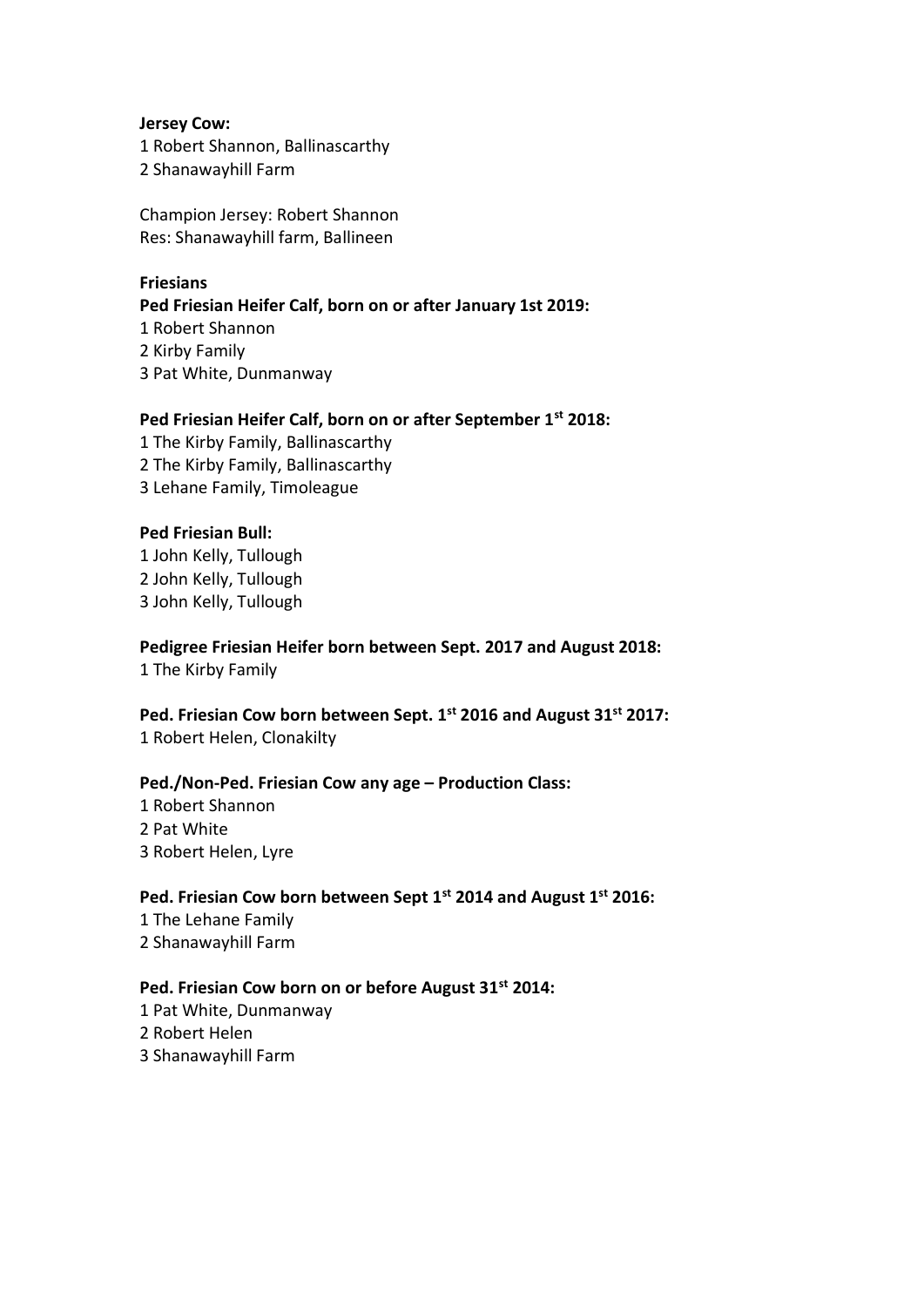## **The Munster A.I. Services All Ireland E.B.I. Heifer Calf Championship**

Champion: Peter & Paula Hynes, Aherla Reserve: Robert Shannon 3 Lehane Family 4 Robert Shannon 5 Kirby Family 6 Robert Shannon

## **The Carbery Milk Products All Ireland E.B.I. Cow Championship**

Champion: Robert Shannon Reserve: The Lehane Family 3 Robert Shannon 4 Shanawayhill Farm

**Champion Friesian:** Pat White **Reserve:** Robert Helen

## **Herefords**

**Pedigree Hereford Calf born on or after January 1st 2019**:

1 Mary Pat Dinneen, Lislevane

2 Shane O'Driscoll, Butlerstown

3 Robert & Tom Roycroft, Dunmanway

## **Pedigree Hereford Calf, female, born on or after Sept. 1st 2018:**

1 Eoin Lynch, Bantry 2 Dermot Whelton, Skibbereen 3 Robert & Tom Roycroft, Dunmanway

# **Pedigree Hereford Calf, male, born on or after Sept. 1st 2018:**

1 Eoin Lynch 2 Anthony McCarthy, Banteer 3 Robert & Tom Roycroft, Dunmanway

## **Pedigree Hereford Heifer:**

1 Mary Pat Dinneen 2 Dermot Whelton 3 Dermot Whelton

## **Pedigree Hereford Cow:**

1 Robert & Tom Roycroft, Dunmanway 2 David Kenny, Boherbue

## **Pedigree Hereford Bull:**

1 Michael O'Keefe, Newmarket 2 Robert & Tom Roycroft, Dunmanway

**Champion Hereford:** Robert & Tom Roycroft (cow) **Res:** Eoin Lynch (Sept. Bull)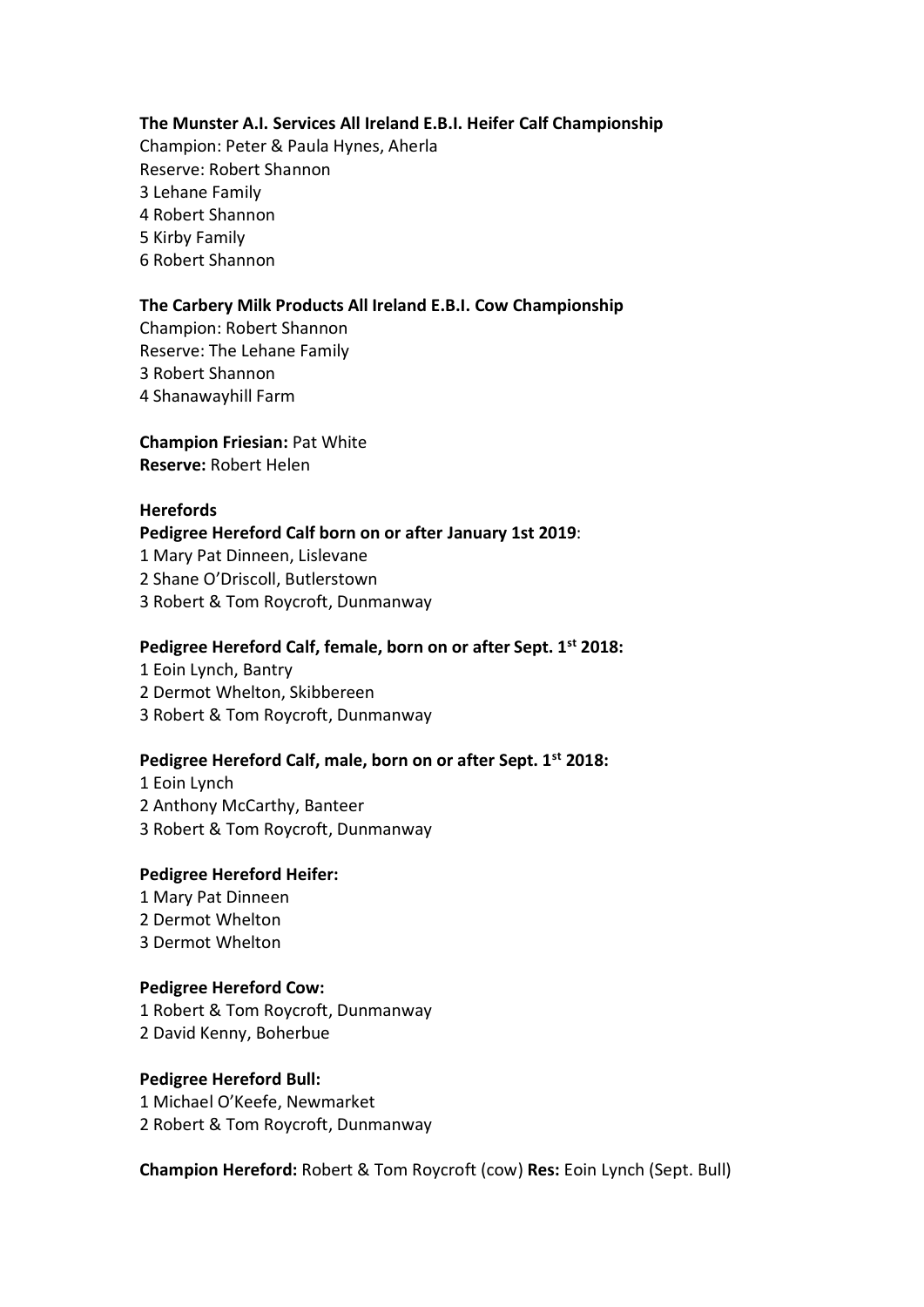#### **Simmentals**

**Ped. Simmental Calf, female, born after Aug 1st 2018:** 1 Noel & Keith Jagoe, Drinagh 2 Noel & Keith Jagoe, Drinagh

## **Ped Simmental Calf, male, born after Aug 1 st 2018:**

1 Noel & Keith Jagoe, Drinagh 2 Tony O'Leary, Ballincollig 3 Tony O'Leary, Ballincollig

# **Ped Simmental Calf, born after Dec 1st 2018:**

1 Tony O'Leary, Ballincollig 2 Noel & Keith Jagoe, Drinagh

## **Ped. Simmental female, born after August 31 st 2017 and before July 31st 2018**: 1 Tony O'Leary

**Champion Simmental:** Noel & Keith Jagoe (heifer calf) **Reserve:** Tony O'Leary (heifer calf)

## **Charolais**

**Ped. Charolais Calf, September:** 1 John Ward 2 John Ward

# **Ped. Charolais, January:**  1 John Ward

2 Harold Kingston

## **Charolais YMA Junior:**  1 Jack Ward

2 Katie Daly

# **Charolais YMA Senior:**

1 David Buckley

## **Champion Charolais:** John Ward (January calf) **Res.** John Ward (September calf)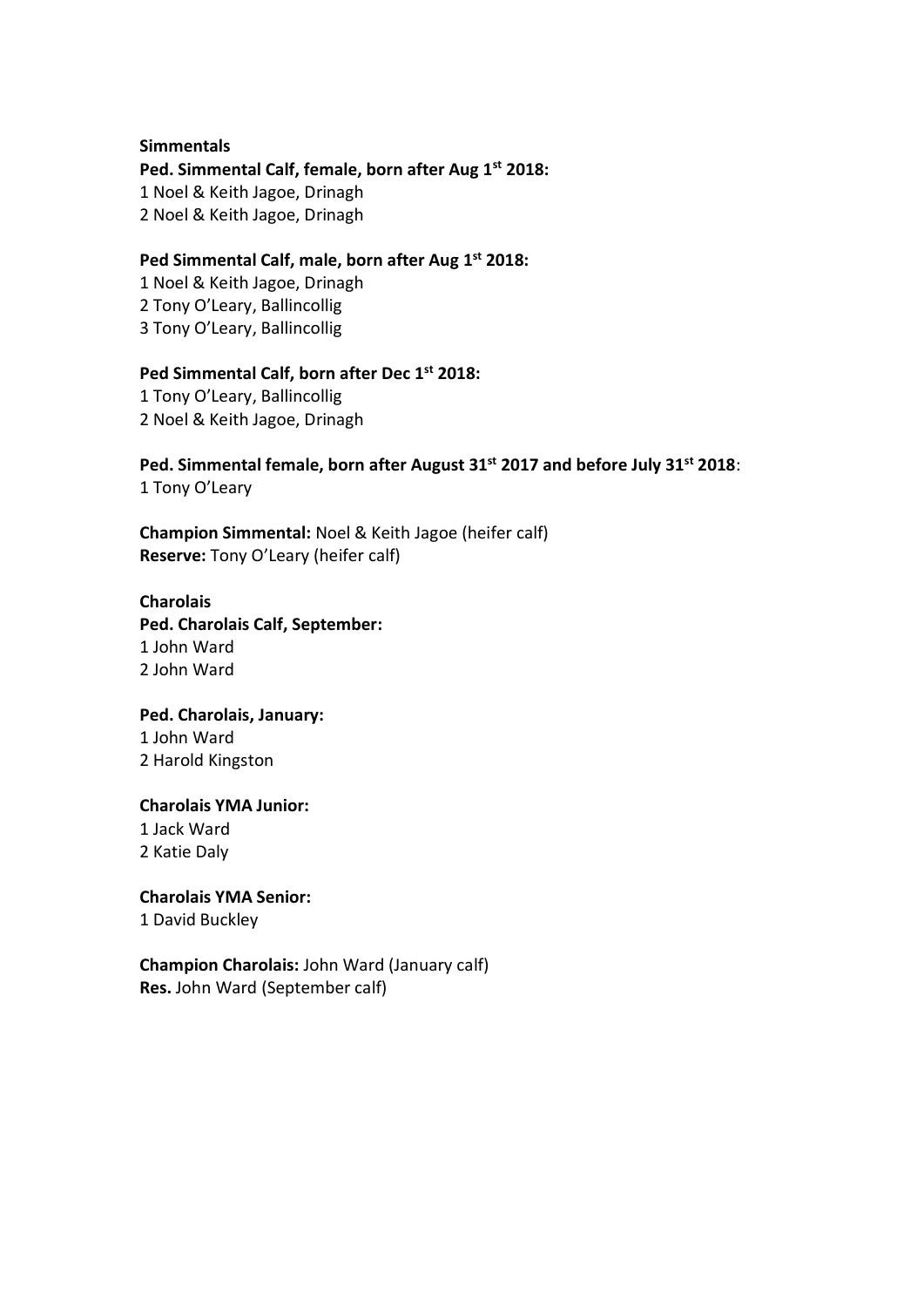#### **Limousin**

**Ped. Limousin Calf, September:** 1 Patrick Buckley, Drimoleague 2 Anthony Kelleher, Ballyvourney

#### **Ped. Limousin January Calf:**

1 Anthony Kelleher, Ballyvourney 2 Peter & Barry Desmond, Ballinhassig 3 Michael Wycherley

**Limousin Female:** 1 Michael Wycherley, Lislevane 2 Michael Wycherley, Lislevane

**Champion Limousin:** Patrick Buckley (Sept. calf) **Reserve:** Michael Wycherley

## **Aberdeen Angus**

**Angus Calf born on or after September 1st 2018:**

1 Keith Vickery, Rosscarbery 2 Albert DeCogan, Castlemartyr

3 Albert DeCogan

**Angus Heifer:** 1 Albert DeCogan

**Angus Cow:**  1 Albert DeCogan

#### **Angus Bull:**

1 Albert DeCogan 2 Albert DeCogan

**Champion Angus:** Albert DeCogan (cow) **Reserve:** Keith Vickery

## **Belgian Blues**

**Belgian Blue Calf:** 1 Tim O'Donovan, Dunmanway 2 Tim O'Donovan, Dunmanway 3 John Cahalane, Castlehaven

**Ped. Belgian Blue Cow:** 1 John Cahalane, Castlehaven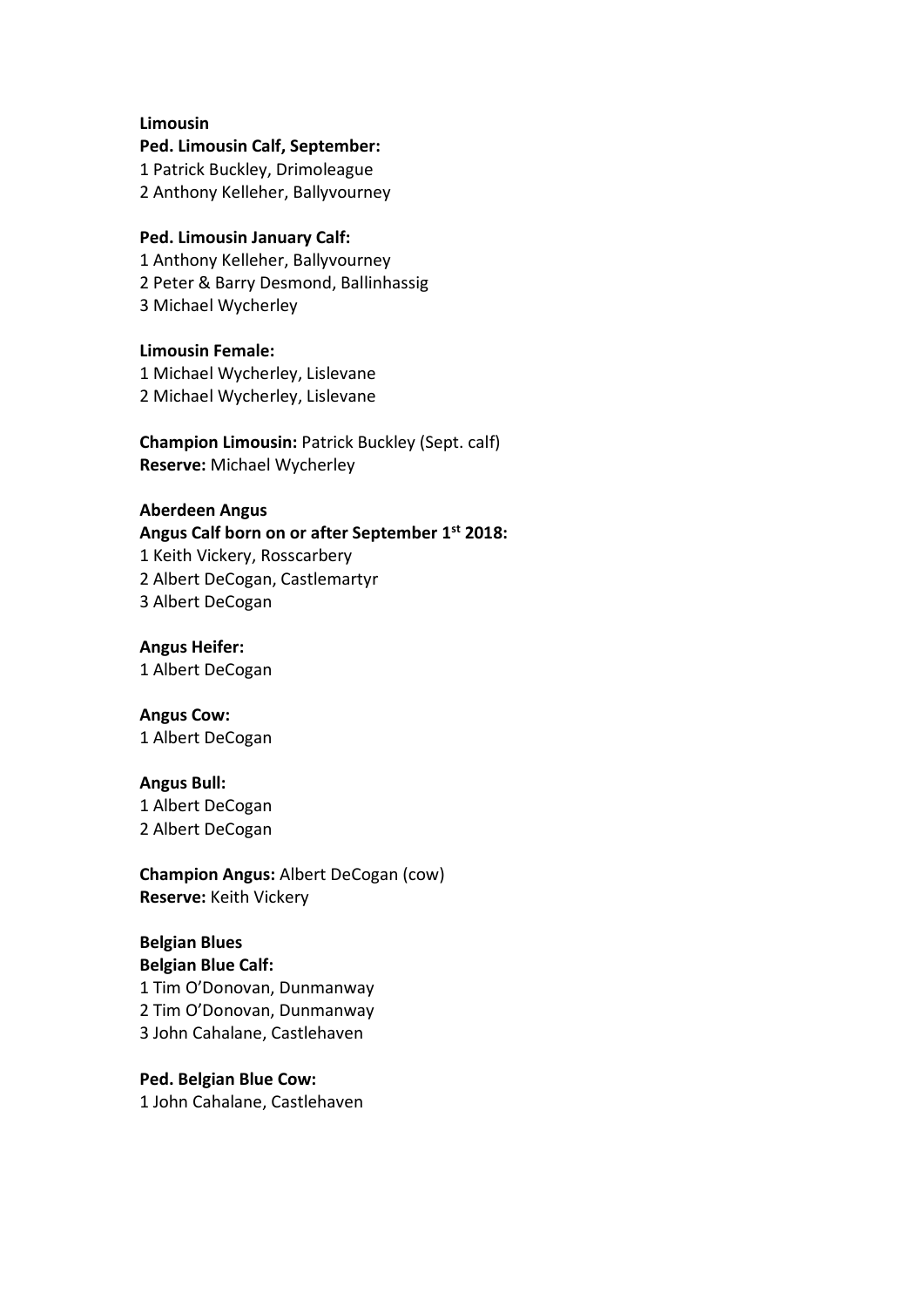#### **Ped. Belgian Blue Bull:**

1 John Cahalane, Castlehaven 2 John Cahalane, Castlehaven

## **Champion Belgian Blue:** Tim O'Donovan (Sept Calf) **Reserve** John Cahalane, Castlehaven (cow)

## **Suckler Classes**

**Cross-bred Suckling Calf:** 1 Gearóid Kingston, Dunmanway 2 James & Noel McSweeney, Toames, Macroom 3 Tim O'Donovan

# **Suckler Cow with Calf at Foot:**

1 John Cahalane

## **Commercial/Non-Pedigree Beef**

**Non-Pedigree Female Calf – September:** 

1 Tim O'Donovan 2 Tim O'Donovan

## **Non-Pedigree Male Calf born after September 1st 2018:**

1 James & Noel McSweeney, Toames, Macroom 2 Simon O'Connor, Kenmare

## **Non-Pedigree Female born before August 31st 2018:**

1 James & Noel McSweeney 2 Tim O'Donovan

## **Pedigree or Non-Pedigree January Calf:**

1 Tim O'Donovan 2 Tim O'Donovan 3 Gearóid Kingston

**Commercial Champion:** James & Noel McSweeney (heifer) **Res.** Tim O'Donovan

## **Best Pair of Matching Beef Cattle:**

1 Noel & Keith Jagoe, Drinagh Joint 2<sup>nd</sup> on points Tim O'Donovan Tim McCarthy Tony O'Leary